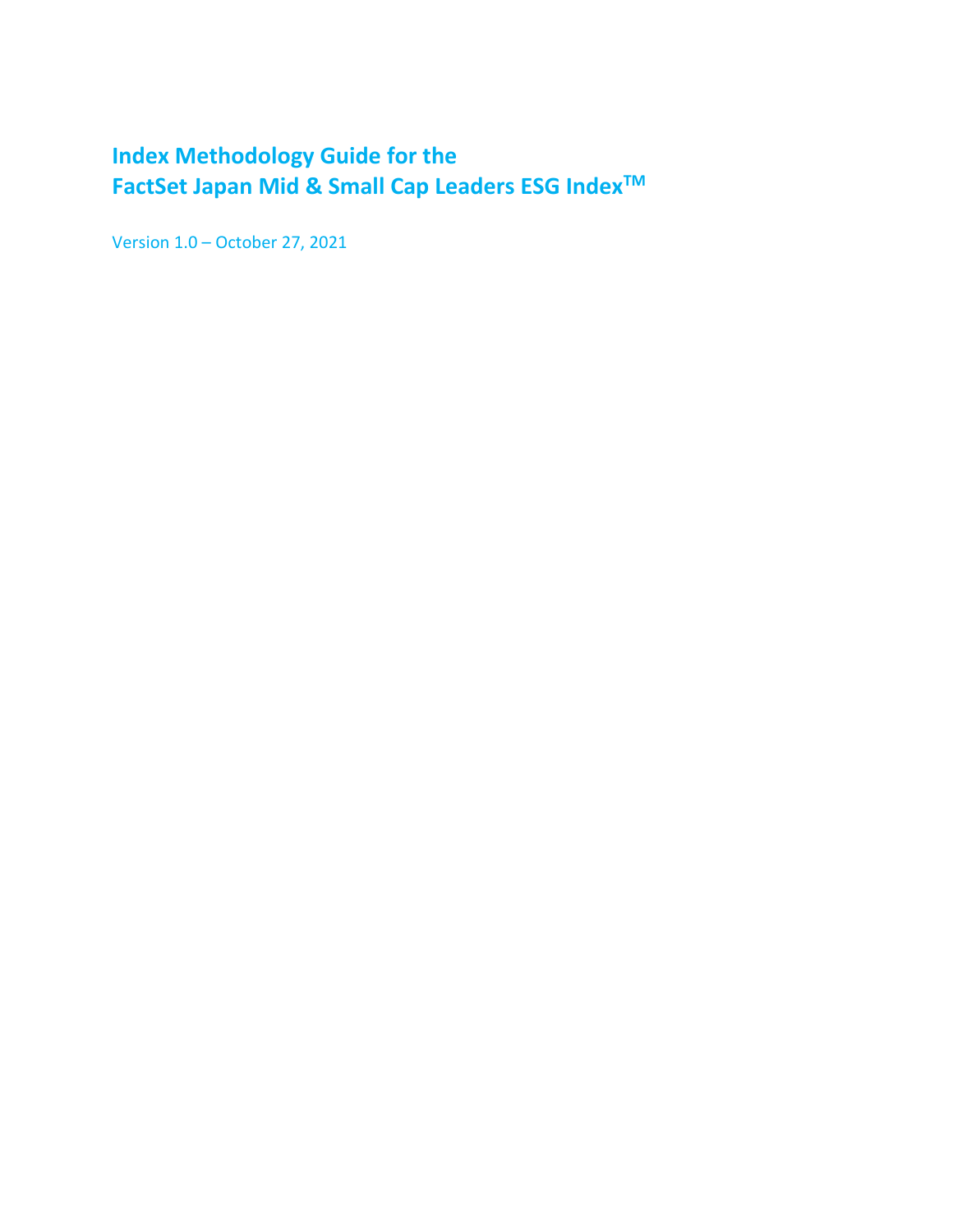# <span id="page-1-0"></span>**Table of Contents**

| Index Methodology Guide for the FactSet Japan Mid & Small Cap Leaders ESG Index <sup>™</sup> 1 |  |
|------------------------------------------------------------------------------------------------|--|
|                                                                                                |  |
|                                                                                                |  |
|                                                                                                |  |
|                                                                                                |  |
|                                                                                                |  |
|                                                                                                |  |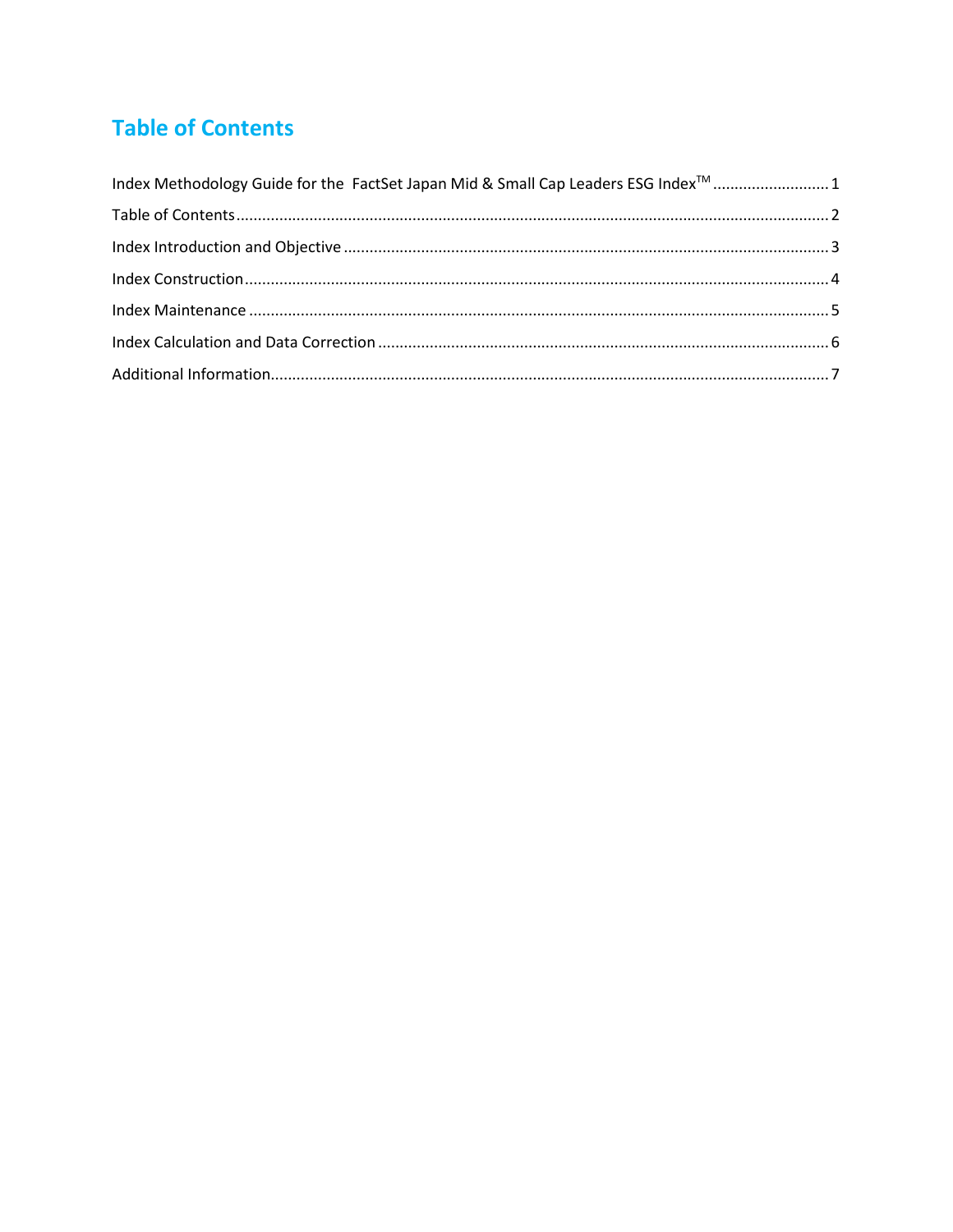## <span id="page-2-0"></span>**Index Introduction and Objective**

#### 1.1 Index Overview

The FactSet Japan Mid & Small Cap Leaders ESG Index is an equity benchmark designed to track the performance of medium-to-small size Japanese companies that exhibit both global and domestic market share leadership within their industries.

The FactSet Japan Mid & Small Cap Leaders ESG Index is an ESG-modified free float market capitalization weighted index reconstituted and rebalanced annually.

The FactSet Japan Mid & Small Cap Leaders ESG Index is calculated and maintained by Solactive AG based on a methodology developed by FactSet. It is calculated on a price, total and net total return basis in Japanese Yen (JPY). The index is calculated continuously, and on an end-of-day basis, from Monday to Friday from 1:00 a.m. to 10:50 p.m. CET (Central European Time). Index values are distributed via various data channels and market data vendors, including the price marketing services of Boerse Stuttgart AG. End-of-day price and total return values of the index may also be obtained from FactSet upon request.

Whenever possible, constituent changes to the index are announced five business days before becoming effective.

#### 1.2 Inception Date and Base Value

The Index Inception Date was July 22, 2016 with a base value of 1000.00. The inception date refers to when the first back-tested index value was calculated. The back test is based on a similar methodology used to calculate the index when it was officially launched on October 27, 2021.

#### 1.3 Index Valuation Days

Index Valuation Days are business days, Monday to Friday where the Tokyo Stock Exchange is opened for trading.

#### 1.4 Commencement Date

The index commencement date was October 27, 2021. Commencement date refers to when the index was officially launched with continuous and end-of-day calculations.

#### 1.5 Reconstitution and Rebalance Schedule

The index is reconstituted and rebalanced annually after the close of the 4<sup>th</sup> Friday in July each year ("Reconstitution Day" and "Rebalance Day").

If any of the existing or new index components is not trading on Reconstitution Day/Rebalance Day due to an exchange holiday, the reconstitution/rebalance is moved to the next Japan business day.

The data used to reconstitute and rebalance the index is as of the close of the 2<sup>nd</sup> Friday of July ("Selection Day"). Subsequent adjustment to the index composition may be made to account for corporate actions that occur between the Selection Day and the Reconstitution Day or Rebalance Day.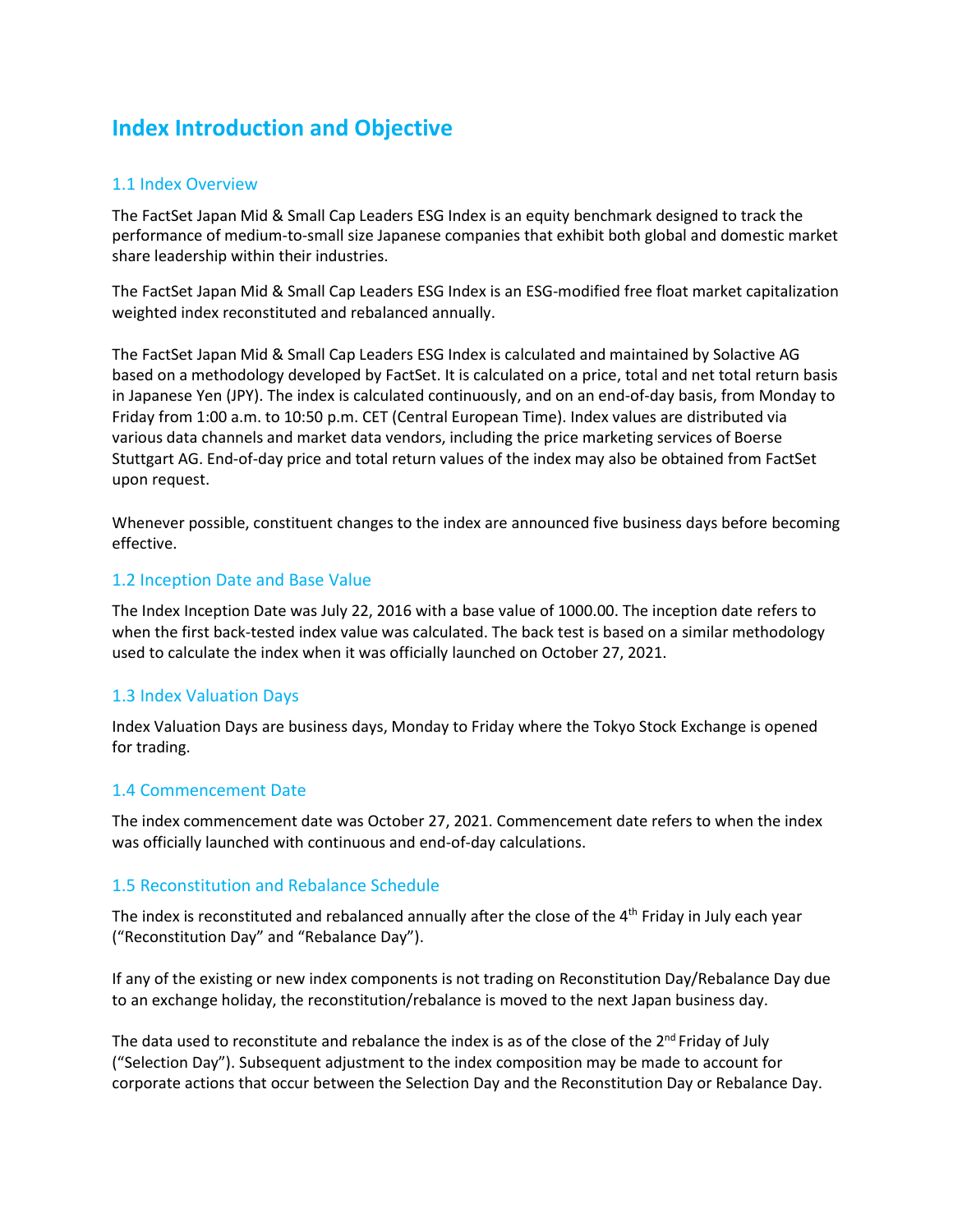### <span id="page-3-0"></span>**Index Construction**

#### 2.1 Constituent Selection and Weighting Schema

- 1. Select all common stocks primarily listed in Tokyo Stock Exchange and JASDAQ.
- 2. Select securities with a total market capitalization of between \$300 Million and \$10 Billion USD, and minimum three-month Average Daily Trading Value (ADTV) of \$2 Million USD.

Existing constituents may remain in the index if their total market capitalization is between \$300 Million and \$12 Billion USD, and three-month ADTV is greater than \$1.6 Million USD.

- 3. Calculate and rank securities by their global market share and domestic market share at RBICS Level 5 in descending order, from highest to lowest. Select the top 5 ranked securities based on their global market share and select the top 3 ranked securities based on their domestic market share.
- 4. Calculate the ROE (Return on Equity), Debt-to-Equity, and Earnings Variability factors for securities that remain in Step 3, convert each factor into Z-Score. Average the Z-Scores for the 3 factors to arrive at a Composite Z-Score\* (hereafter as "Quality Score") for each security.
- 5. Rank securities by their Quality Score in descending order and select the top 50 securities. Existing constituents ranked in the top 60 may remain in the index; new index constituents ranked in the top 50 are added to the index in ascending order until the number of index constituents reaches 50.
- 6. Assign FactSet TruValue Lab's ESG Insight score for each security.

For securities with ESG Insight score ranked in the 1st quintile or 5th quintile, multiply its free float adjusted market capitalization by a factor of 1.2 or 0.8, respectively, to arrive at an ESGmodified free float market capitalization. For securities with ESG Insight score in the 2nd to 4th quintiles, no adjustment is applied to their free float adjusted market capitalization. For securities with no ESG Insight score (i.e. not covered by TruValue Labs), no adjustment is applied to their free float market capitalization (i.e. factor equals 1).

7. Weight securities by their ESG-modified free float market capitalization. Individual security weights are capped at 5%, and excess weights are redistributed proportionally among remaining uncapped securities. If this leads to additional security weights exceeding 5%, the redistribution process is repeated iteratively until no security weight exceeds 5%.

In addition to the above selection schema, FactSet may at its discretion and in consultation with index licensee, modify one or more selection criterion to ensure relevant and timely capture of the theme. Whenever possible, any modifications shall be announced 60 days prior to annual Reconstitution Day.

<sup>\*</sup>If two or more of the factors are unavailable for a security, it will be excluded from the index. If one of the three factors is missing, its Quality Score will be the average of the two factors' Z-Scores.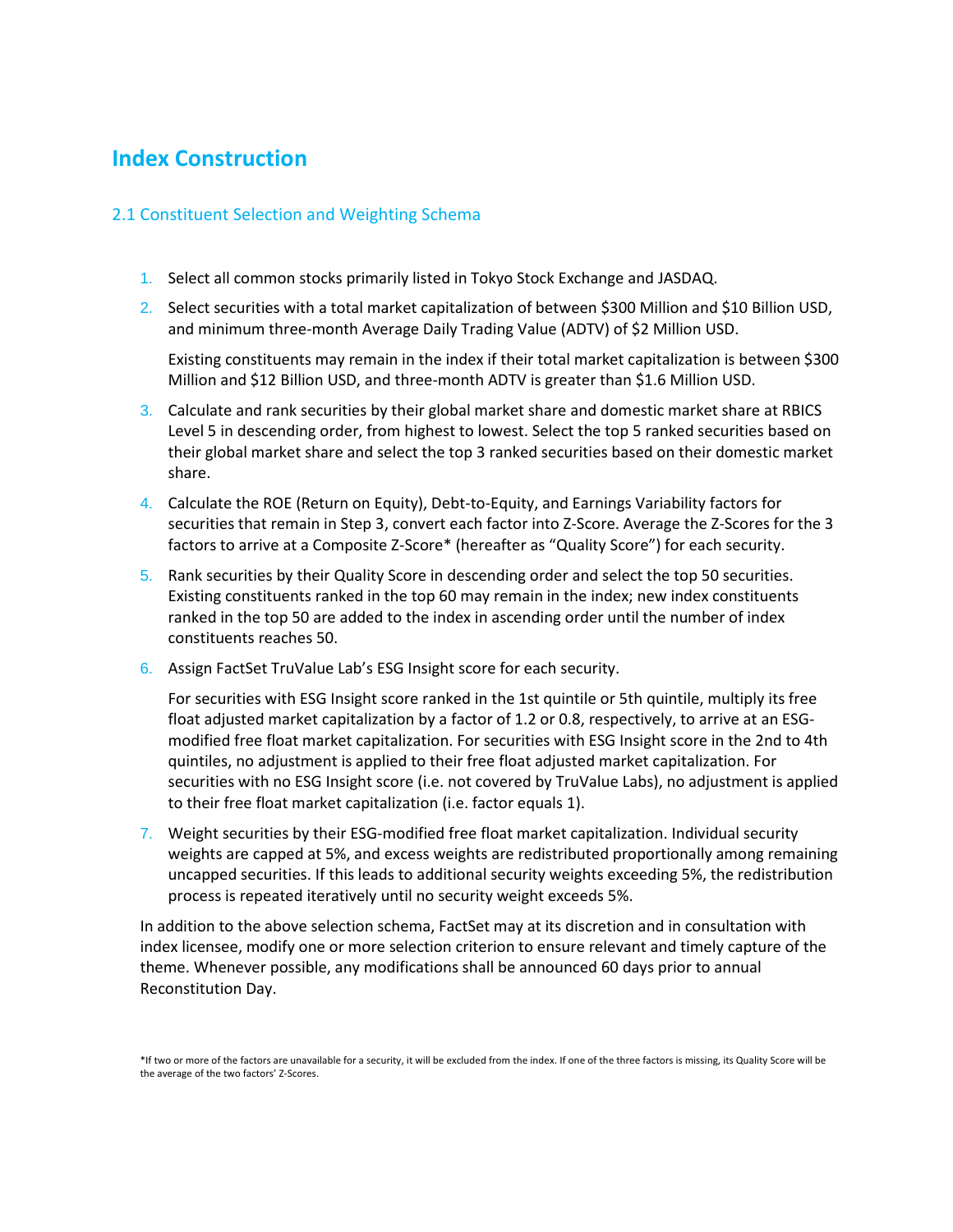#### 2.2 Index Return Formulas

The price, total and net total returns levels of the index are calculated using the following formulas.

$$
I_{(t)} = \frac{\sum_{i=1}^{n} S_{i(t)} \times P_{i(t)}}{D_{(t)}}
$$

where:

 $I(t)$  = Index value on Index Valuation Day (t)

 $\boldsymbol{D}_{(t)}$  = Divisor on Index Valuation Day (t)

 $n =$  Number of stocks in the index

 $P_{i(t)}$  = Closing price of stock (i) on Index Valuation Day (t)

 $S_{i(t)}$  = Number of allocated shares of stock (i) on Index Valuation Day (t)

and on Inception Date, where  $(t) = 0$ , the initial divisor is calculated as follows:

$$
D_{(0)} = \frac{\sum_{i=1}^{n} S_{i(0)} \times P_{i(0)}}{I_{(0)}}
$$

where:

 $I_{(0)}$  = Price Returns Index value on Index Inception Date

 $\boldsymbol{D}_{(0)}$  = Divisor on Index Inception Date

 $n =$  Number of stocks in the index on Index Inception Date

 $P_{i(0)}$  = Price of stock (i) on Index Inception Date

 $S_{i(0)}$  = Number of allocated shares of stock (i) on Index Inception Date

Allocated shares ("*S*") are the number of shares required for each constituent such that all constituents are float-adjusted modified market capitalization weighted. Allocated shares ("S") would be adjusted accordingly to account for Corporate Actions.

Net total return is calculated to account for the effect of tax withholding on dividends by adjusting dividend taken out due to tax payment.

#### 2.3 Index Divisor Adjustments

From time to time, the index divisor is adjusted to account for corporate actions that could distort index value and continuity using the following formula:

$$
D_{(t+1)}=D_{(t)} \times \frac{\sum_{i=1}^{n} AS_{i(t+1)} \times AP_{i(t+1)}}{\sum_{i=1}^{n} S_{i(t)} \times P_{i(t)}}
$$

where:

 $D_{(t+1)}$  = Divisor for Index Valuation Day (t+1) after CA and rebal adjustment  $\boldsymbol{D}_{(t)}$  = Divisor for Index Valuation Day (t)  $AP_{i(t+1)}$  = Adjusted price of stock (i) calculated for open on Index Valuation Day (t+1) after CA adjustment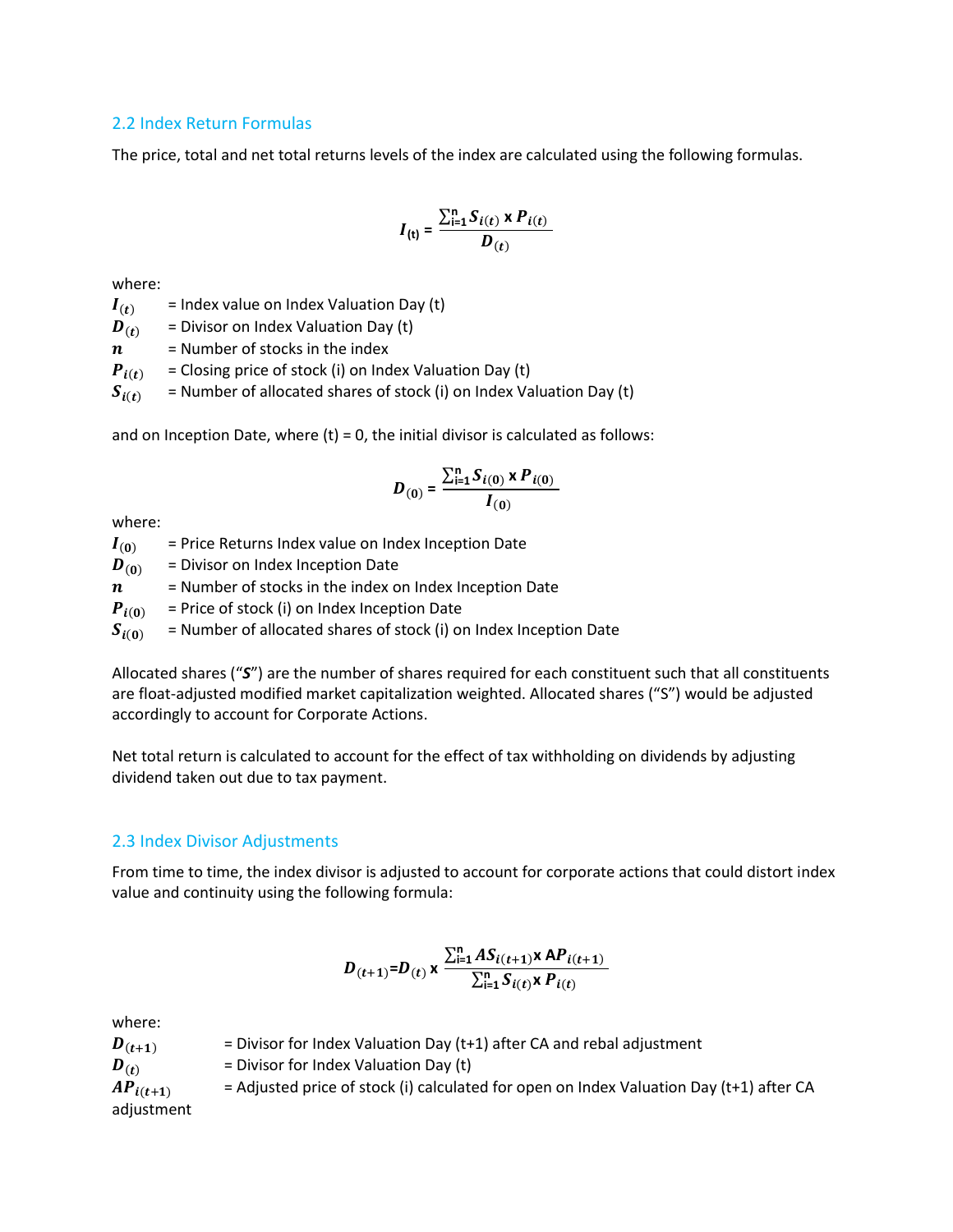| $P_{i(t)}$    | $=$ Closing price of stock (i) on Index Valuation Day (t)                                  |
|---------------|--------------------------------------------------------------------------------------------|
| $S_{i(t)}$    | $=$ Number of allocated shares of stock (i) on Index Valuation Day (t)                     |
| $AS_{i(t+1)}$ | = Adjusted number of allocated shares of stock (i) for open on Index Valuation Day $(t+1)$ |
|               | after CA adjustment.                                                                       |

Divisor adjustments are generally implemented on the date the corporate action becomes effective, such that for example, the ex-dividend date rather than the payment date is used to time the divisor adjustment.

Find below a detailed calculation for AP, AS, and S in case of corporate actions and rebalancing.

 $AP_{i(t)}$  = Adjusted price of stock (i) is determined for the open on Index Valuation Day (t) shall mean:

- If index constituent opens ex-date in respect of the corporate action, then  $AP_{i(t)}$  is determined as per Corporate Action Adjustment Section.

- Otherwise

$$
AP_{i(t)} = P_{i(t-1)}
$$

 $S_{i(t)}$  = Number of allocated shares of stock (i) on Index Valuation date (t) is determined as

$$
S_{i(t)} = AS_{i(t)}
$$

 $AS_{i(t)}$  = Adjusted number of allocated shares of stock (i) for open on Index Valuation Day (t) after CA adjustment is determined as:

- If such day opens immediately following the Rebalancing Day (t-1) and if:

• index constituent opens ex-date in respect to corporate action, then  $AS_{i(t)}$  is determined as per Corporate Action Adjustment Section with  $S_{i(t-1)}$  replace with:

$$
S_{i(t-1)} = \frac{I_{(t-1)} \times Weight_{i(t-1)}}{P_{i(t-1)}}
$$

index constituent does not opens ex-date in respect to corporate action, then  $AS_{i(t)}$  is determined as:

$$
AS_{i(t)} = \frac{I_{(t-1)} \times Weight_{i(t-1)}}{P_{i(t-1)}}
$$

- On any other day:

- index constituent opens ex-date in respect to corporate action, then  $AS_{i(t)}$  is determined as per Corporate Action Adjustment Section
- Otherwise:

$$
AS_{i(t)} = S_{i(t-1)}
$$

where  $Weight_{i(t-1)}$  is determined as per Section 2.1.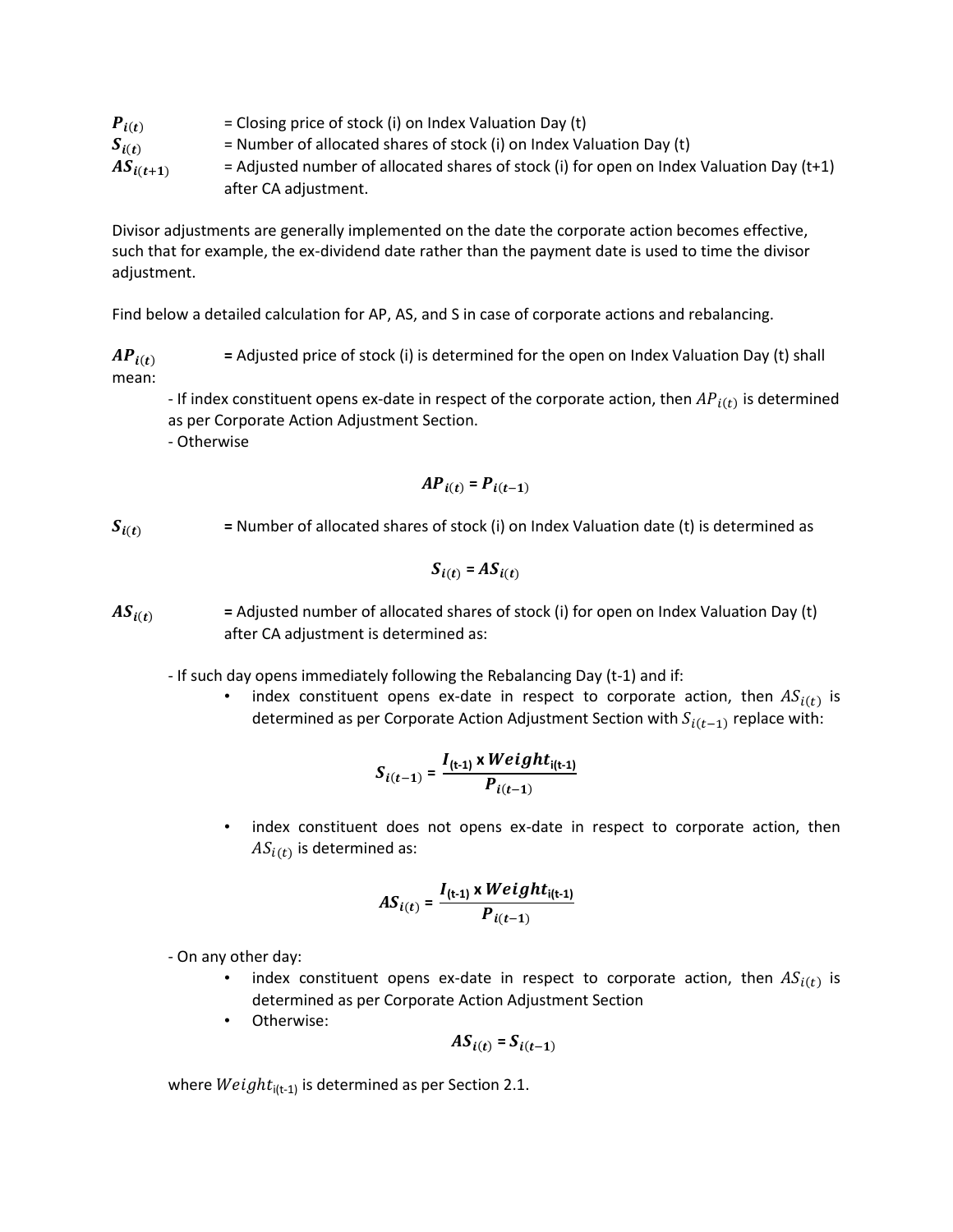#### 2.4 Corporate Action Adjustments

#### **Special Cash Dividend:**

Where

**t** = Index Valuation Date (t) is ex-date for corporate action.

 $D_{i,t}$  = Dividend amount corresponding to stock (i) with ex-date (t).

#### **Spin-off Adjustment**

If an index constituent (i.e. the parent company) distributes part of its business into a spun-off company, the spun-off company will be added to the Index according to the transaction terms on the ex-date.

 $AP_{i,t} = P_{i,t-1} - D_{i,t}$ 

The parent company will remain in the Index with unchanged calculation parameters. The spunoff company will remain in the Index until the next ordinary rebalancing.

The spun-off company will be added to the Index with an open price of zero on ex-date.

If the spun-off company does not start to trade on the effective date (i.e. ex-date), a theoretical price for the spun-off company will be implemented (**see the equation below**) as a fixed price until it commences trading, from which time official prices will be used.

$$
P_{f(t)} = [P_{i(t-1)} - AP_{i(t)}] \times SharerRatio_{i(t)}
$$

Where

 $P_{i(t-1)}$  = Closing price of Parent Company on Index Valuation Date (t-1). *APi(t)* **=** Open price of Parent Company on Index Valuation Date (t).  $P_{f(t)}$  = Price of Spun-off Company on Index Valuation Date (t).

#### **Rights Issue Adjustment**

$$
AP_{j,t} = \frac{P_{j,t-1} + C_{j,t} \times \text{Share Ratio}_{j,t}}{1 + \text{Share Ratio}_{j,t}}
$$

$$
AS_{j,t} = S_{j,t-1} \times \left(1 + \text{Share Ratio}_{j,t}\right)
$$

Where

 $C_{i,t}$  = Official tender price.

#### **Stock Splits Adjustment**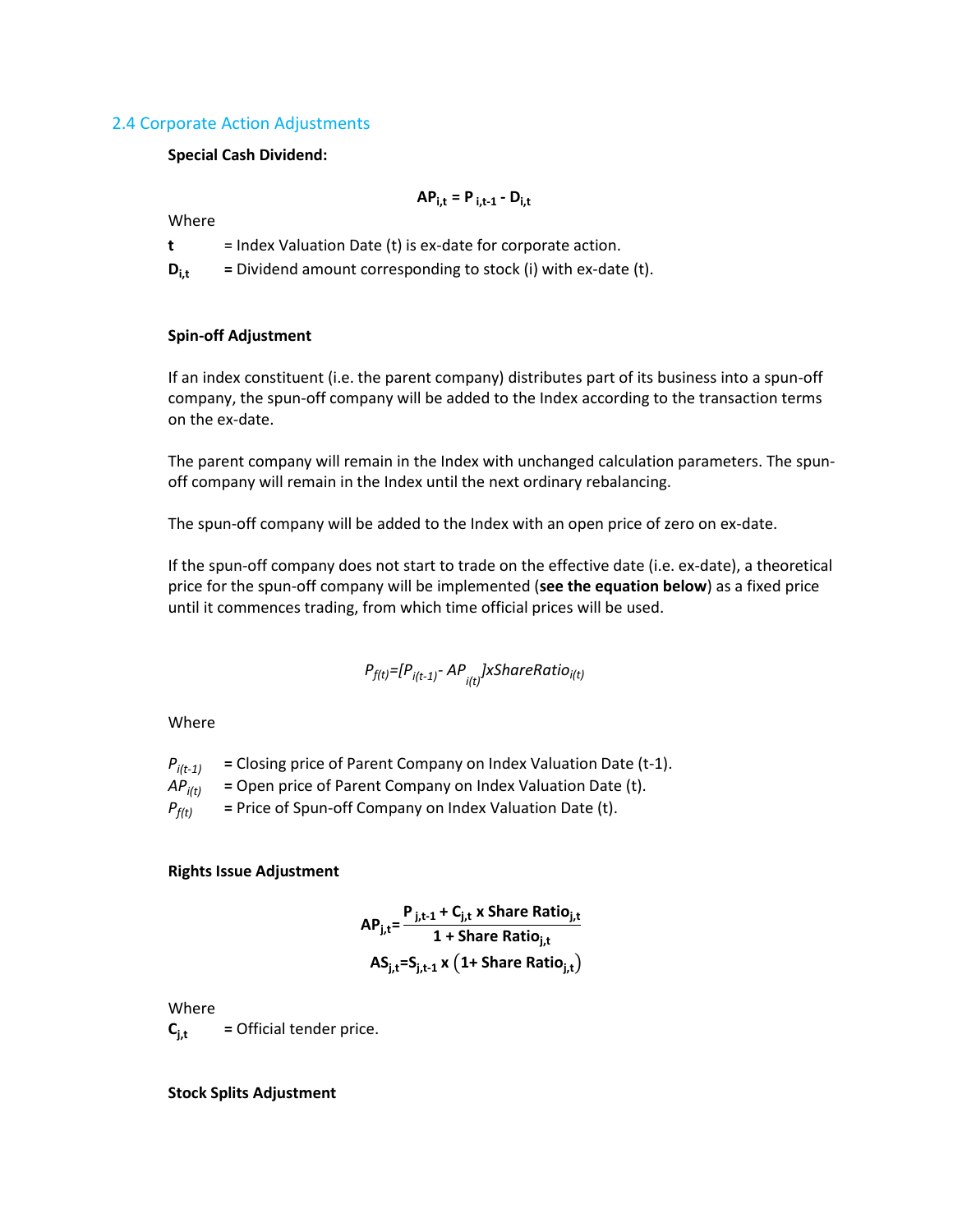**APj,t= Pj,t-1 Share Ratioj,t ASj,t=S j,t-1 x Share Ratioj,t**

**Stock distribution**

**APj,t=P j,t-1 x 1 1+Share Ratioj,t**

**AS j,t=S j,t-1 x** (**1+Share Ratioj,t**)

### <span id="page-7-0"></span>**Index Maintenance**

Constituent changes may occur between review periods due to corporate events that disqualify their eligibility for index inclusion. Adjustments to corporate events are described below:

#### 3.1 Corporate Actions – Delisting

A constituent is removed immediately after being delisted from its primary markets.

#### 3.2 Corporate Actions – Merger or Acquisition

If a merger or acquisition results in one constituent acquiring another, the acquiring company remains a constituent, and the acquired company is removed. If a non-constituent acquires a constituent, the acquired constituent is removed. If a constituent acquires a non-constituent, the acquiring constituent remains a constituent.

#### 3.3 Corporate Actions – Spin-off

If a constituent spins or splits off a portion of its business, both the spun-off company and the parent company (the entity representing the existing constituent) will be kept in the index, and be considered for removal from the index at the next Reconstitution or Rebalance Day should they fail to meet the eligibility criteria in Section 2.1.

#### 3.4 Corporate Actions – Bankruptcy

If a constituent is delisted after bankruptcy, it will be removed immediately with a price of 0 from the index.

### <span id="page-7-1"></span>**Index Calculation and Data Correction**

#### 4.1 Index Calculation

Price, Total Return, and Net Total Return values for the FactSet Japan Mid & Small Cap Leaders Index are calculated by Solactive AG. The price, total and net total return values are calculated on a continuous and end-of-day basis by using the trading price for each component in the index from relevant exchanges and markets. Index values are rounded to 2 decimal places and divisors are rounded to 6 decimal places.